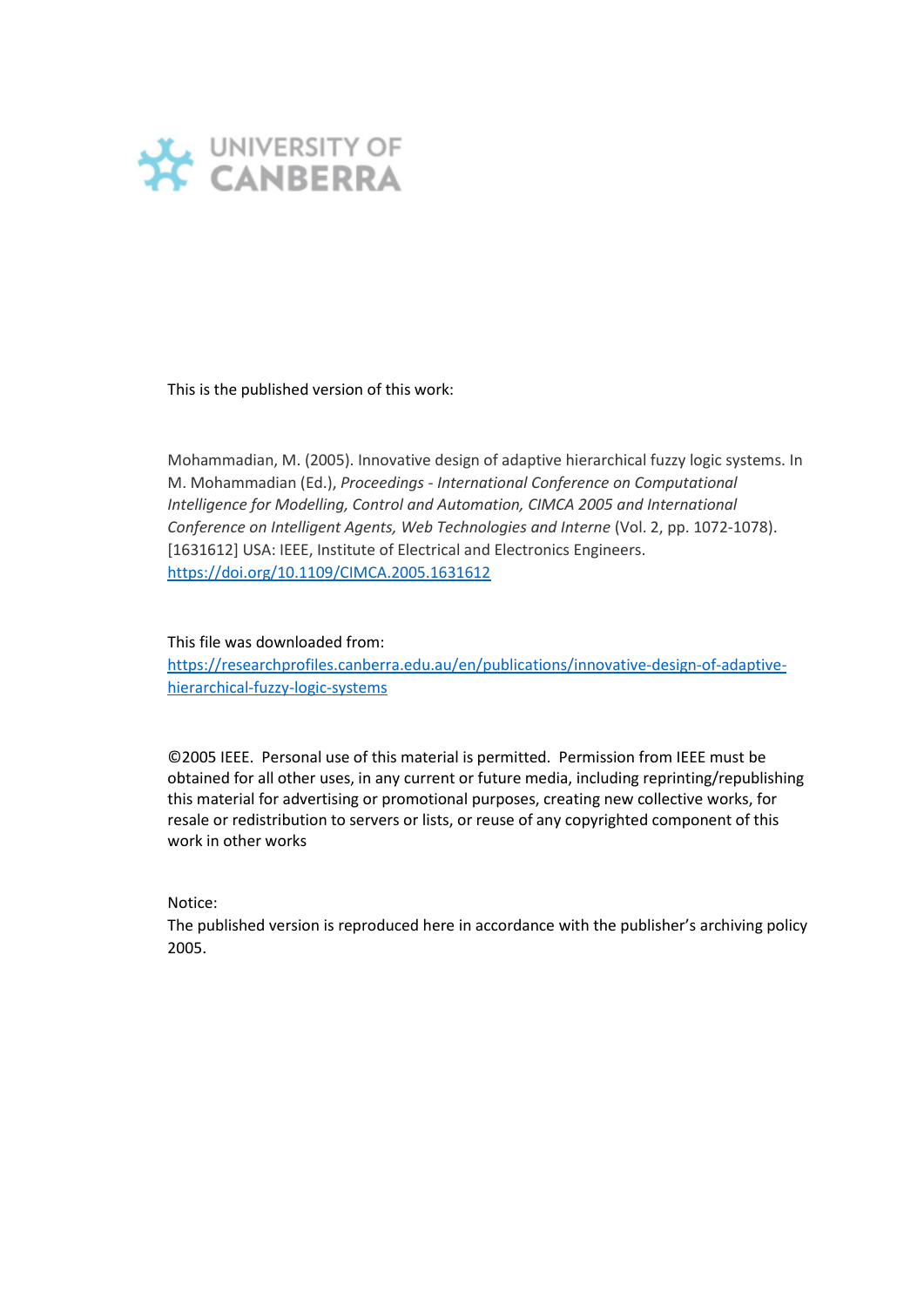# **Innovative Design of Adaptive Hierarchical Fuzzy Logic Systems**

Masoud Mohammadian

School of Information Sciences & Engineering University of Canberra, Canberra, Australia

E-mail: Masoud.mohammadian@canberra.edu.au

### **Abstract**

*In this paper the supervised and unsupervised fuzzy concept learning using evolutionary Algorithms is considered. The paper explores the design and development of hierarchical fuzzy logic systems using an evolutionary algorithm. The development of hierarchical fuzzy logic systems is considered by a new method which determines the number of layers in the hierarchical fuzzy logic system. A hierarchical fuzzy logic system is developed to predict quarterly interest rates in Australia. The advantages and disadvantages of using hierarchical fuzzy logic systems for financial modelling is also considered. Finally evolutionary algorithm is then used to design a fuzzy logic system from a set of data in an unsupervised learning manner. Specifically it's application to urban traffic control is considered.* 

# **1. Introduction**

Modelling of uncertain dynamic systems, such as that for prediction of interest rates, has often relied on complex mathematical models to describe the dynamic system to be modelled. Mathematical models work well provided the system meets the requirement and assumption of synthesis techniques. There are however some uncertainty in real world applications that make them difficult to model and not easily adaptable to changes in the system which they were not designed for [7, 8, 10; 17]. Computational intelligence techniques such as fuzzy logic, evolutionary algorithms and neural networks have been successfully used in the place of complex mathematical systems [3, 7]. Fuzzy logic is an active research area [1, 2, 3; 7; 9; 10, 17]. Fuzzy logis system modelling or fuzzy logic identification has numerous practical applications in control, prediction and inference and it has been found useful when the system is either difficult to predict and or difficult to model by conventional methods. The majority of fuzzy logic systems have been static and based upon knowledge derived from imprecise heuristic knowledge of experienced operators, and

where applicable also upon physical laws that governs the dynamics of the process [3, 16]. It is simply assumed that the fuzzy rules for fuzzy logic system are readily available or can be obtained. This implicit assumption limits the application of fuzzy logic to the cases of the system with a few parameters. The number of parameters of a system could be large. The number of fuzzy rules of a system is directly dependent on these parameters. As the number of parameters increase, the number of fuzzy rules of the system grows exponentially [11, 12, 13]. In fuzzy logic systems, there is a direct relationship between the number of fuzzy sets of input parameters of the system and the size of the fuzzy knowledge base (FKB). Kosko and Isaka [8] call this the "Curse of Dimensionality". The "curse" in this instance is that there is exponential growth in the size of the FKB,  $k = m^n$  where k is the number of rules in the FKB, m is the number of fuzzy sets for each input and *n* is the number of inputs into the fuzzy system.

As the number of fuzzy sets associated with the input parameters increase, the number of rules increases exponentially. There are a number of ways that this exponential growth in the size of the FKB can be contained. The most obvious is to limit the number of inputs to the system. However, this may reduce the accuracy of the system, and in many cases, render the system being modelled unusable. Another approach is to reduce the number of fuzzy sets associate with each input variable. Again, this may reduce the accuracy of the system [7, 8]. The number of rules in the FKB can also be trimmed if it is known that some rules are never used. This can be a time-consuming and tedious task, as every rule in the FKB may need to be examined. Raju [13] suggested using a hierarchical fuzzy logic structure for such fuzzy logic systems to overcome this problem. By using hierarchical fuzzy logic systems the number of fuzzy rules in the system are reduced thereby reducing the computational time while maintaining system robustness and efficiency.

In this paper the design and development of a hierarchical fuzzy logic system using evolutionary algorithms for prediction of interest rate in Australia is

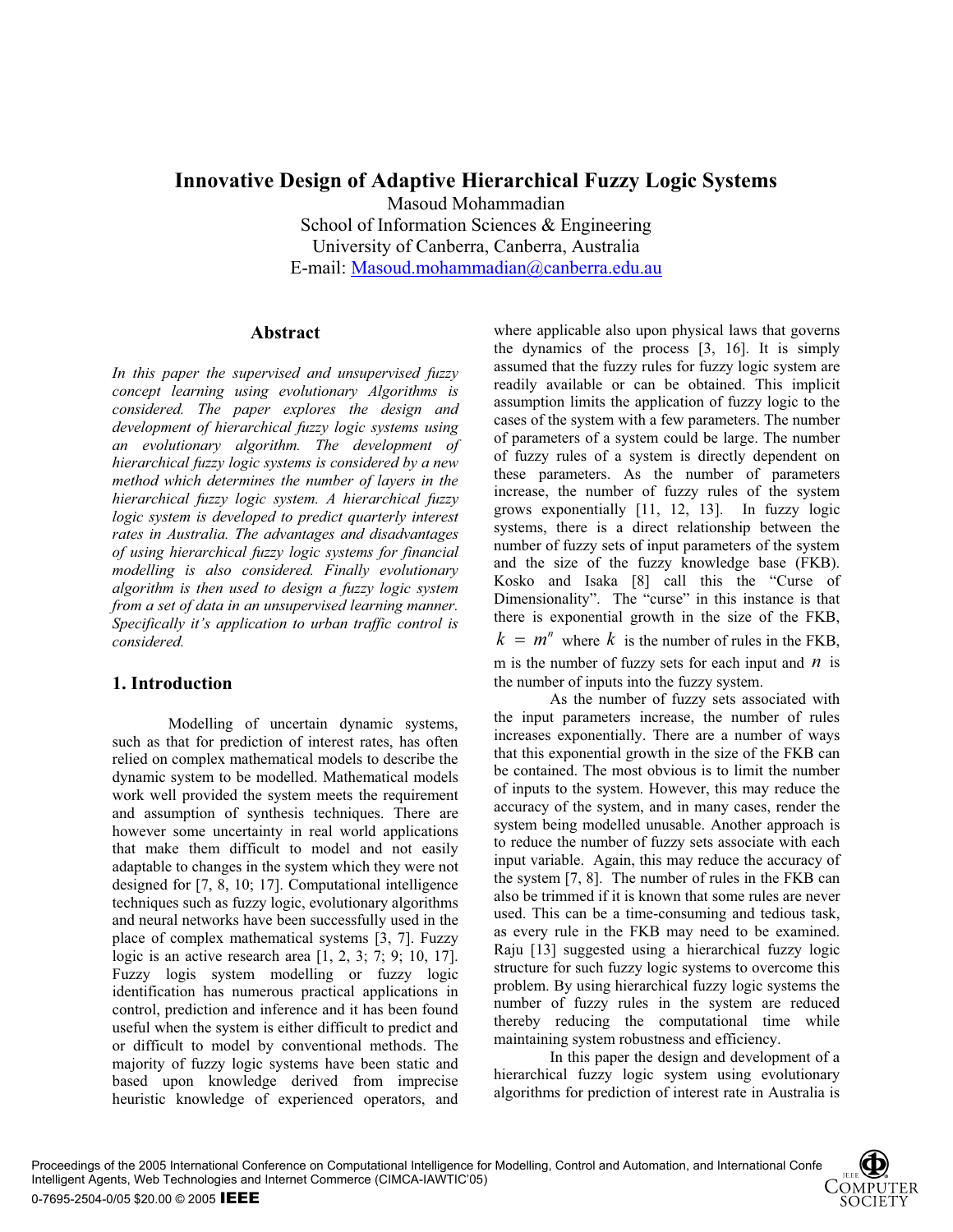considered. Evolutionary algorithms are employed as an adaptive method for design and development of such hierarchical fuzzy logic systems [1, 2; 15]. In this paper we shall show that they can be easily utilized to find the input and layer structure of a "best performing" hierarchical structure for interest rate prediction.

### **2. Hierarchical Fuzzy Logic Systems**

A hierarchical fuzzy logic structure is formed by having the most influential inputs as the system input variables to the first level of the hierarchy, the next most important inputs to the second layer, and so on. If the hierarchical fuzzy logic structure contains *n* system input parameters and  $L$  number of hierarchical levels with  $n_i$  the number of variables contained in the

if the level, the total number of rules  $k$  is then  $\sum_{n=1}^{\infty}$ 

determined by:  $k = \sum_{i=1}^{n} m^{n_i}$ , where *m* is the number 1  $=$   $\sum_{i=1}$ 

of fuzzy sets. This means using a hierarchical fuzzy logic structure, the number of fuzzy rules for the system is reduced to a linear function of the number of system variables  $n$ , instead of an exponential function of  $n$  as is the conventional case [13]. The first level of the hierarchy gives an approximate output, which is then modified by the second level rule set, and so on. This is repeated for all succeeding levels of the hierarchy. One problem occurs when it is not known which inputs to the system have more influence than the others. This is the case in many problems. In some cases statistical analysis could be performed on the inputs to determine which ones have more bearing on the system.

# **3. Learning of Hierarchical Fuzzy Logic Systems**

Evolutionary Algorithms (EAs) [19], are powerful search algorithms based on the mechanism of natural selection and use among other operations of reproduction, crossover, mutation and other operations on a population of strings. A set of possible solutions is the population. In this case each solution is a coding of the fuzzy rules of a fuzzy logic system, represented as a string of numbers. New strings are produced every generation by the repetition of a two-step cycle. First, each individual string is decoded and its ability to solve the problem is assessed. Each string is assigned a fitness value, depending on how well it performed. In the second stage the fittest strings are preferentially chosen for recombination to form the next generation.

Recombination involves the selection of two strings, the choice of a crossover point in the string, and the switching of the segments to the right of this point, between the two strings (one-point cross-over). For encoding and decoding of the fuzzy rule the output fuzzy sets are encoded. (It is not necessary to encode the input fuzzy sets because the input fuzzy sets are assumed static and do not change.) Assume that the output fuzzy sets are: NB (Negative Big), NS (Negative Small), ZE (Zero), PS (Positive Small), and PB (Positive Big). Then the output fuzzy sets are encoded by assigning  $1 = NB$  (Negative Big),  $2 = NS$ (Negative Small),  $3 = \text{ZE}$  (Zero),  $4 = \text{PS}$  (Positive Small), and  $5 = PB$  (Positive Big). A string or individual in the population, representing all the fuzzy rules can then be defined as:

| 4   3   5   3 |  |  |
|---------------|--|--|
|               |  |  |

The initial population of the evolutionary algorithm is obtained by randomly encoding a set of strings. The fitness of each string is obtained by decoding each string into the fuzzy logic structure and determining a value defining its performance on the data given. In developing the population at the next generation, elitism is used with two or more copies of the best performing string from the parent generation included in the next generation to ensure that the best performing strings are not lost. The processes of selection, crossover and mutation are then performed to add further individual strings to complete the population at this next generation. Selection and crossover are the same as in simple genetic algorithms [4] while the mutation operation is modified as explained below. Crossover and mutation take place based on the probability of crossover and mutation respectively. The mutation operator is changed to suit this problem, namely, an allele is selected at random and it is replaced by a random number ranging from 1 to 5. The processes of selection, crossover and mutation are repeated for a number of generations till a satisfactory fuzzy rule base is obtained. A satisfactory rule base is one whose fitness value differs from the desired output of the system by an acceptable small value.

# **4. Hierarchical Fuzzy Logic System Development for Interest Rate Prediction**

Economists, and investors, have been unable to find all the factors that influence interest rate fluctuations. It is agreed that there are some major economic indicators released by the Government [5]



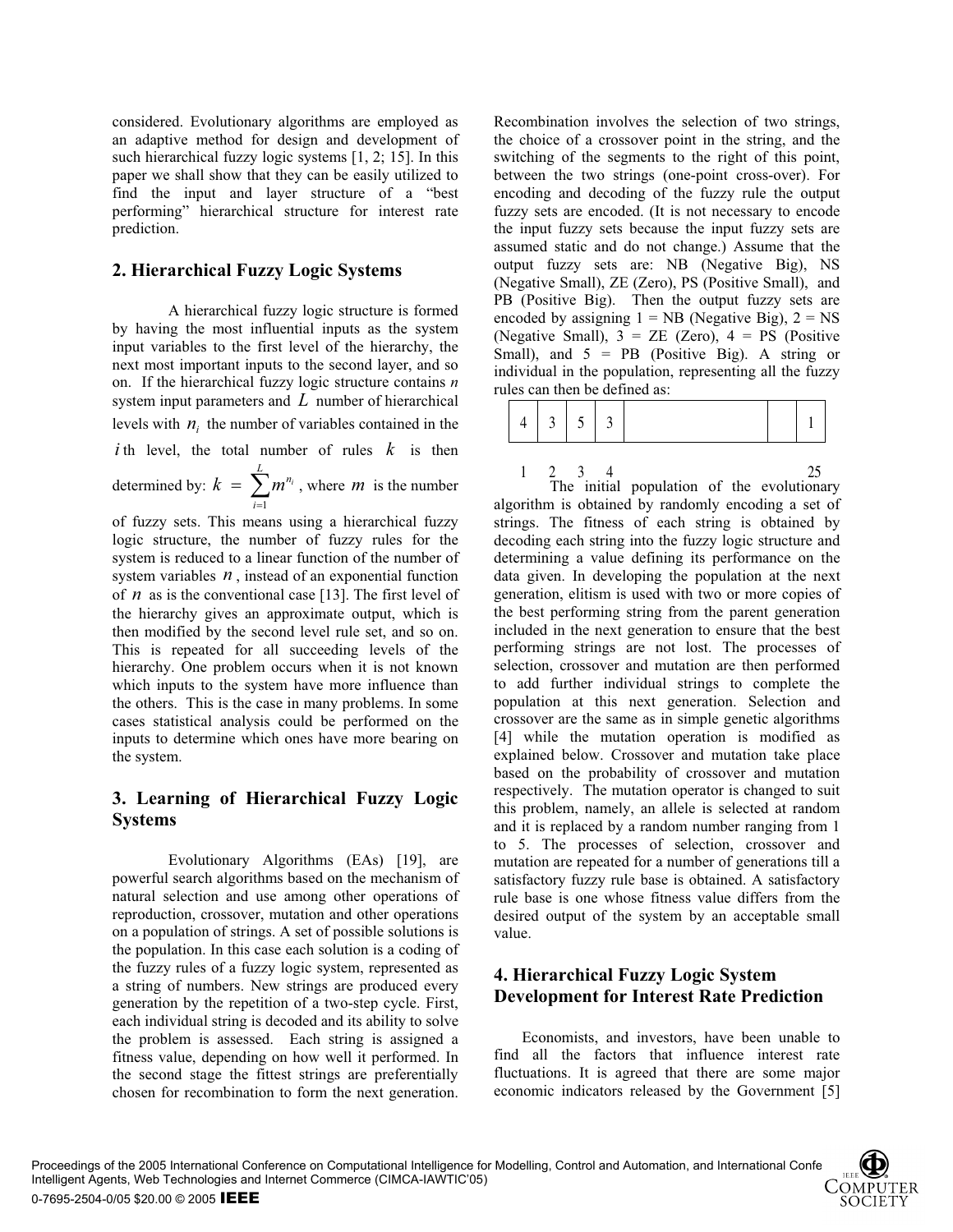that are commonly used to look at the current position of the economy. The indicators, see [11, 12] used in this paper are: Interest Rate, Job Vacancies, Unemployment Rate, Gross Domestic Product, Consumer Price Index, Household Saving Ratio (the ratio of household income saved to households disposable income), Home Loans (measure the supply of finance for home loans not the demand for housing), Average Weekly Earnings (is the average amount of wages that a full time worker takes home before any taxes), Current Account (is the sum of the balances on merchandise trade, services trade, income and unrequited transfers), Trade Weighted Index (measures changes in our currency relative to the currencies of our main trading partners), RBA Commodity Price Index (provides an early indication of trends in Australia's export Prices), All Industrial Index (provides an indication of price movements on the Australian Stock Market), Company Profits (are defined as net operating profits or losses before income tax) and New Motor Vehicles is the number of new vehicles registered in Australia.

A fuzzy logic system that use all above indicator and had five fuzzy sets associated with every indicator would result in a large FKB consisting of over six billion rules! This would require large computing power to not only train the fuzzy logic system with a evolutionary algorithms, but also large storage and runtime costs when the system is operational. To overcome this problem a hierarchical fuzzy logic structure for the fuzzy logic system can be constructed to reduce the number of fuzzy rules of the system. The input variable described above are grouped together to build a fuzzy knowledge base for each group. The first step is to divide the indicators into smaller-related groups [11, 12] such as: Employment Group (Job Vacancies, Unemployment Rate), Country Group (Gross Domestic Product, Consumer Price Index), Savings Group (Household Saving Ratio, Home Loans, Average Weekly Earnings), Foreign Group (Current Account, RBA Index, Trade Weighted Index), Company Group (All Industrial Index, Company Profit, New Motor Vehicles)

The five fuzzy knowledge bases created form the top layer of the hierarchy are shown in Figure 2. The authors designed and connected together the fuzzy knowledge bases to form a final fuzzy knowledge base system. The final fuzzy knowledge base is shown in Figure 1; it uses the predicted interest rate from the five above groups to produce a final interest rate prediction. The number of fuzzy rules for each group is shown in Figure 1. The final hierarchical FKB in this system contains 3125 rules giving the total number of rules to be learnt as 5250. This is a significant reduction from the 6 billion rules that would have been

obtained using a traditional fuzzy knowledge base. This allows quicker training time without the need for huge computer resources [10, 11]



Figure1. Hierarchical Knowledge Base Flow

The interest rate is included as input to each of the groups above. To learn the fuzzy knowledge base for each group, a evolutionary algorithm was implemented as described above. The evolutionary algorithm had a population size of 500 with a crossover rate of 0.6, a mutation rate of 0.01, and it was run for 10000 generations over 10 years (a period of 40 quarters) of data. The fitness of each string was calculated as the sum of the absolute differences from the predicted quarter and the actual quarters interest rate.



Figure 2. A three-layer hierarchical fuzzy logic system with 3125 fuzzy rules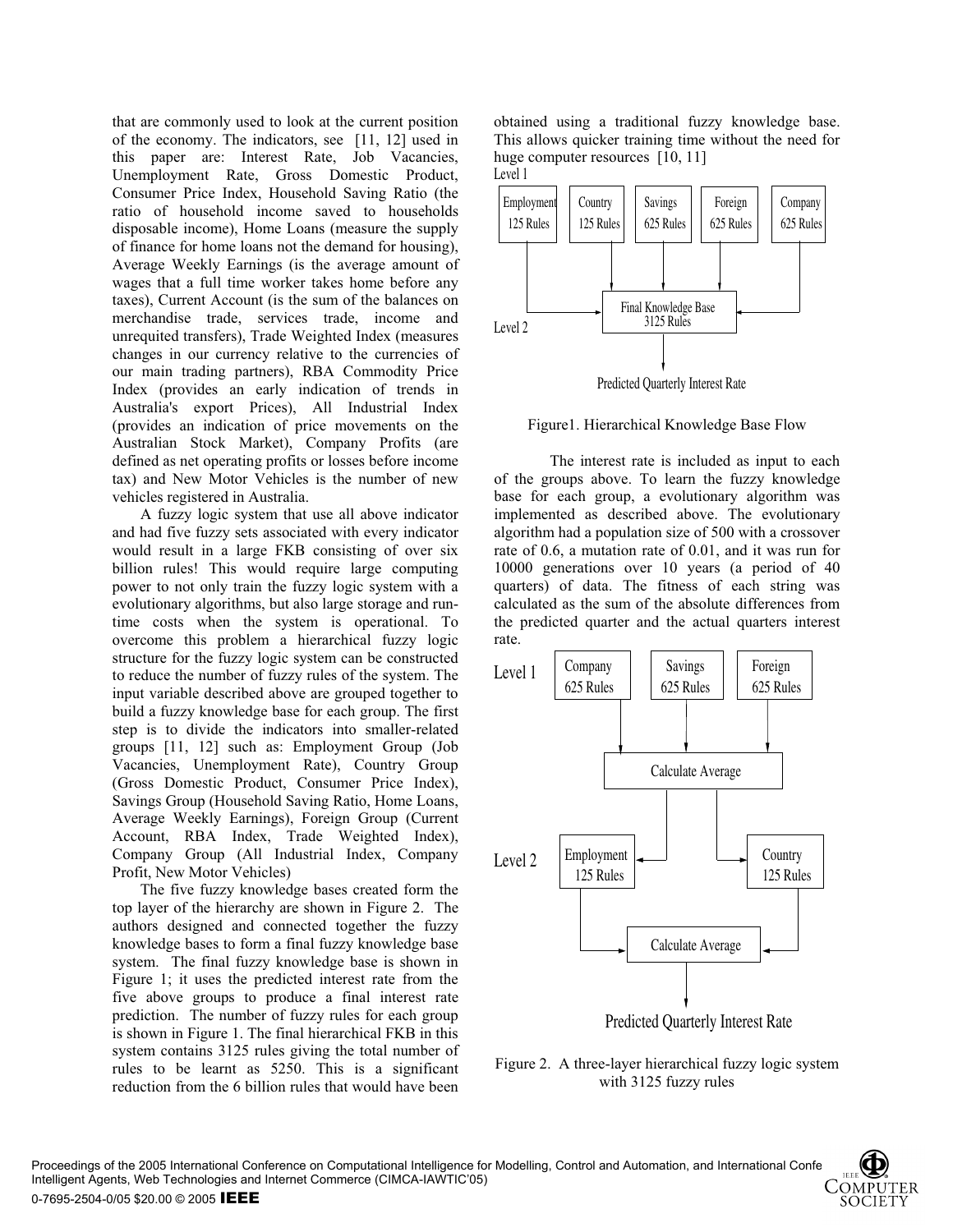The fitness was subtracted from an 'optimal' fitness amount, which was decided to be 30 as it was unlikely the error amount would be higher than this over 10 years [11, 12]. The fitness is thus calculated by the following formula:

$$
fitness = 30 - \sum_{i=0}^{30} abs(PI_i - I_{i+1}).
$$

Good prediction of Australian quarterly interest rate was obtained using the above system, see [11, 12]. The number of fuzzy rules used has been also reduced dramatically. However, there is still a question: Does a two layer hierarchical architecture provide the best solution?

We choose to develop hierarchical structures that have the form shown in Figure 2. Using the economic indicators five fuzzy logic systems were developed using the genetic algorithm approach described, one for each of the five groups described above. Each system produces a predicted interest rate for the next quarter. For encoding and decoding of the hierarchical fuzzy logic system, first a number is allocated to each fuzzy logic system developed from the group of indicators. For this simulation the number allocated to each group see below: that is:  $1 =$ Employment,  $2 =$  Country,  $3 =$  Savings,  $4 =$  Foreign,  $5$ = Company. There are five layers possible so we can encode a string or individual in the population as follows:





Levels in Hierarchy

Here Company (5) is in layer 1 of the hierarchy, Savings (3) is in layer 1 of the hierarchy and so on, finally Country (2) is in layer 2. We then used evolutionary algorithms to learn the number of layers as well as position of FKB of each group in each layer of hierarchical fuzzy logic system for interest rate prediction. For this string we evaluate its fitness based on the decoded hierarchical structure. It is the average error of the system for the training set and tests sets using the following formula [11, 12].

$$
E = \frac{\sum_{i=1}^{n}abs(P_i - A_i)}{n}
$$

where  $E$  is the average error,  $P_i$  is the predicted interest rate at time period  $i$ ,  $A_i$  is the actual interest rate for the quarter and  $n$  is the number of quarters predicted. The initial population of the evolutionary algorithm is created with strings whose integer elements are randomly chosen between 1 and 5. The evolutionary algorithm is allowed to evolve as previously described until a satisfactory hierarchical fuzzy logic system defined by a small acceptable error *E* is obtained. The results of the top performing five hierarchical fuzzy logic systems designed by genetic algorithms are given in Table 1.

|       | <b>Training Error</b> | <b>Testing Error</b> |  |  |  |
|-------|-----------------------|----------------------|--|--|--|
| HFL#1 | 0.356                 | 0.659                |  |  |  |
| HFL#2 | 0.343                 | 0.663                |  |  |  |
| HFL#3 | 0.289                 | 0.494                |  |  |  |
| HFL#4 | 0.274                 | 0.441                |  |  |  |
| HFL#5 | 0.291                 | 0.398                |  |  |  |

Table 1. Comparison of Average Errors of Hierarchical Fuzzy Logic Systems (HFL)

The best performing structure is HFL #5, in terms of training and test errors. This is a much improved result when compared with the hierarchical model in Figure 1 which gave a training error of 0.402 and test error of 0.465.

### **6. Unsupervised concept learning using Genetic Algorithms**

In this section, the concept of unsupervised learning, using evolutionary Algorithm, is illustrated by generating the fuzzy rules for coordinating two adjacent urban traffic signals. The traffic flow approaching a set of two intersections *A*, and *B*, is regulated by adjusting the signal timing parameters, green phase split and offset, at each intersection. Phase split is the division of the cycle time into periods of green phase for competing approaches and offset is the time difference in the starting times of the green phases of adjacent intersections. A mean vehicle arrival rate is assigned to each approach and at each successive time unit (one sec), a random number is generated and compared with the vehicle arrival rate to decide the arrival of a vehicle. At each signalised intersection sensors to count the number of vehicles are used instead of proximity sensors which only indicate the presence of a vehicle. Vehicle densities are taken from two sensors placed on the road, one at the intersection and the other at 100 metres from the intersection. The rear sensor increments a counter every time a vehicle passes over it, while the forward sensor decrements the same counter. This gives a count of the number of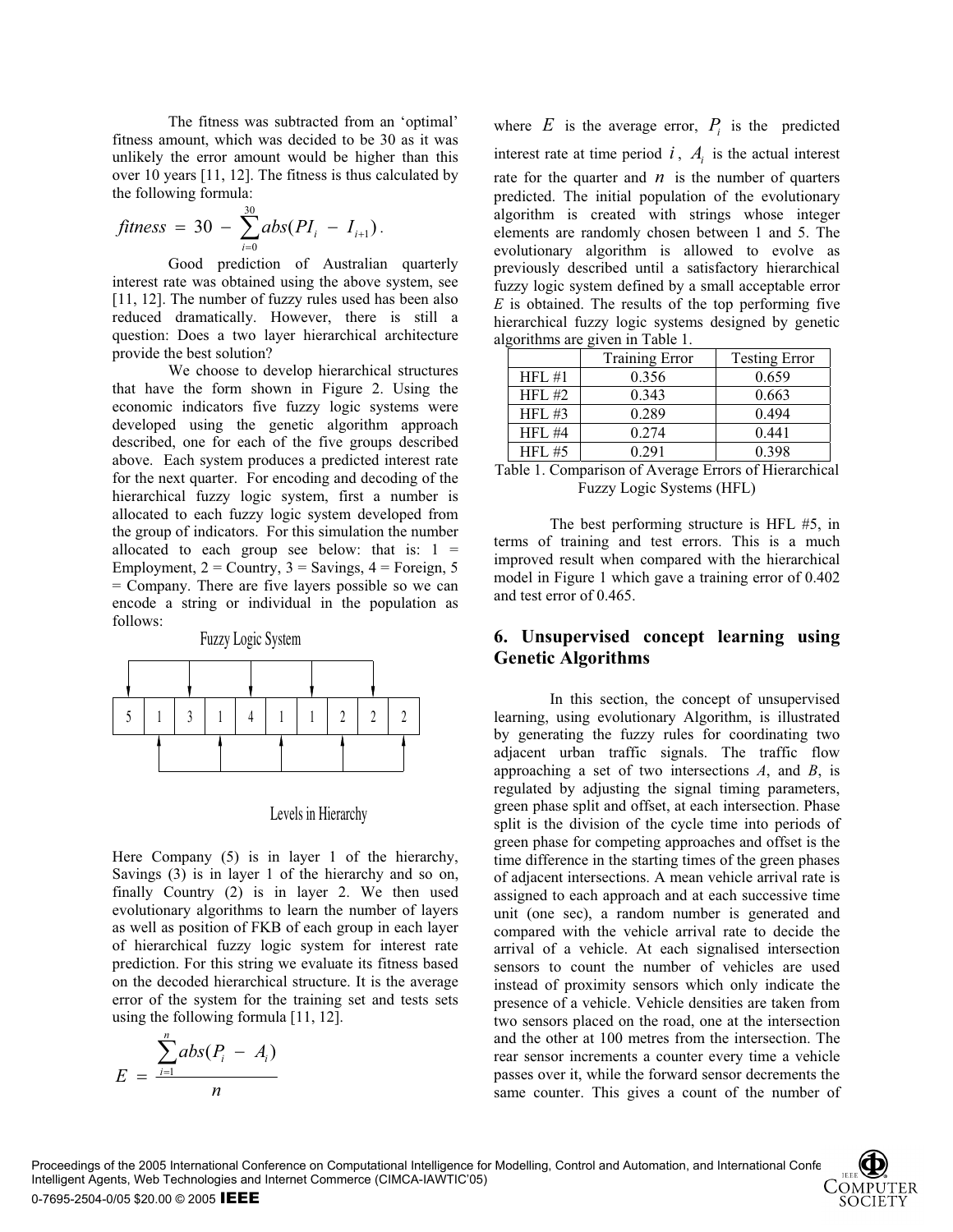vehicles waiting 100 metres before the light and a count of the number of vehicles that passed through the intersection when the light was green. A Fuzzy Logic Traffic Controller (FLTC) comprising twenty five fuzzy rules, developed manually, is used to adjust the green phase splits of the three traffic signals. The number of vehicles waiting (queue length) at the end of a red phase and the number of vehicles that passed through the intersection in the previous green phase, are the deciding factors in adjusting the green phase split of the signal. The FLTC regulates the traffic by making on-line adjustments to the green phase duration of the traffic light. The input variables are:

(**i**) The ratio of queue length to number of vehicles that passed through, in the East-West approaches.

(**ii**) The ratio of queue length to number of vehicles that passed through, in the North-South approaches. The output variables are :

(**i**) The amount of adjustment to the current green phase of the North-South approach.

(**ii**) The amount of adjustment to the current green phase of the East-West approach

A supervisory fuzzy logic controller comprising a set of 25 fuzzy rules is developed to coordinate the two intersections *A* and *B*. Evolutionary algorithms as described earlier was employed to acquire the fuzzy rule base for adjusting the offset. Evolutionary algorithm is employed to acquire the fuzzy rule base for adjusting the offset at the two intersections called intersection *A* and intersection *B*. The input variables for the supervisory fuzzy logic controller are *Vol\_diff 1* and *Vol\_diff2* where

Vol\_diff  $1 = V_{SB} - (V_{EA} + V_{WA}) / 2$ 

 $Vol\_diff 2 = V_{NA} - (V_{EB} + V_{WB}) / 2$ 

 $V_{SB}$  is the queue length at the south approach of intersection  $B$ ,  $V_{NA}$  is the queue length at the north approach of intersection  $A$ ,  $V_{EA}$  and  $V_{WA}$  are the queue lengths at the east and west approaches of intersection  $A$ , and  $V_{EB}$  and  $V_{WB}$  are the queue lengths at the east and west approaches of intersection *B*. The output variables are the offset adjustments to the green phase of the two traffic signals, *Ext1* and *Ext2*. The fuzzy rule base is evaluated by the supervisory fuzzy logic controller based on a fitness function. The fitness function is the sum of all the vehicles waiting at the north and south approaches of the two intersections during the simulation. It is desired to generate a fuzzy rule base that minimizes the fitness function. The evolutionary algorithm operators - reproduction, crossover, and mutation are then applied to the individual strings of the population based on the fitness value. This process is repeated for a number of generations till a suitable fuzzy rule base is obtained. A suitable fuzzy rule base is one which minimizes the queue length at the north and south approaches of both

intersections. The fuzzy control rules for adjusting the offset of the two traffic signals is developed by running the evolutionary algorithm for 300 generations using a population size of 30 and a crossover and mutation probability of 0.6 and 0.015 respectively. The total number of vehicles waiting at intersection *A* is reduced by 39% and the total number of vehicles waiting at intersection  $B$  is reduced by 20%. There is a significant reduction in the queue length when the fuzzy rules generated by evolutionary algorithm is used to adjust the offset of the two traffic signals, *A* and *B*. The fuzzy rule base obtained after 300 generations for a population size of 30 is shown in Table2.

|           |           |           | $\sigma$ and $\sigma$ and $\sigma$ and $\sigma$ are $\sigma$ and $\sigma$ and $\sigma$ |           |           |
|-----------|-----------|-----------|----------------------------------------------------------------------------------------|-----------|-----------|
|           | VI.       | LO        | <b>MD</b>                                                                              | HI        | VH        |
| VI.       | <b>SM</b> | VH        | <b>SM</b>                                                                              | <b>VH</b> | <b>SM</b> |
|           | VS        | VS        | <b>SM</b>                                                                              | HI        | Ш         |
| LO        | VS        | <b>SM</b> | <b>SM</b>                                                                              | <b>VS</b> | <b>VH</b> |
|           | VH        | VH        | VH                                                                                     | <b>SM</b> | HІ        |
| <b>MD</b> | <b>VS</b> | <b>VS</b> | <b>MD</b>                                                                              | <b>VH</b> | <b>SM</b> |
|           | <b>SM</b> | VH        | <b>SM</b>                                                                              | НI        | <b>SM</b> |
| HI        | <b>MD</b> | <b>MD</b> | HI                                                                                     | VS        | <b>MD</b> |
|           | HІ        | <b>MD</b> | MD                                                                                     | <b>VH</b> | <b>MD</b> |
| <b>VH</b> | <b>MD</b> | <b>SM</b> | VH                                                                                     | VS        | HІ        |
|           | MD        | HІ        | VH                                                                                     | <b>VH</b> | HІ        |

| Table 2 Fuzzy rule base for the supervisory FLC, |
|--------------------------------------------------|
| adjusting offset                                 |

It can thus be seen from the simulation results that the integrated FKB for fuzzy logic system to control two adjacent intersections optimizes the performance of the entire system as a whole. It tries to minimize the total queue length at all the intersections. Table 3 shows the effectiveness of the fuzzy rules generated by evolutionary algorithm over the fuzzy rule base constructed by hand. Evolutionary algorithm attempts to optimize the overall performance of the system. It minimizes the number of vehicles waiting at all the approaches to intersections *A* and *B* rather than just reducing the queue length at the north approach of intersection *B* and the queue length at the south approach of intersection *A*.

| rpproach of intersection 21.                   |                          |                 |
|------------------------------------------------|--------------------------|-----------------|
|                                                | Fuzzy rules<br>generated | Learnt<br>fuzzy |
|                                                | by hand                  | rules           |
| QL at the north approach of<br>intersection A  | 2323                     | 802             |
| QL at the south approach of<br>intersection A  | 562                      | 436             |
| QL at the north approach of<br>intersection B  | 441                      | 543             |
| QL at the south approach of<br>intersection B  | 1529                     | 778             |
| QL at all four approaches of<br>intersection A | 4253                     | 2595            |
| QL all four approaches of<br>intersection B    | 2974                     | 2375            |

| Table 3 Comparison of the fuzzy rules constructed by |  |
|------------------------------------------------------|--|
| hand and rules generated by EA                       |  |

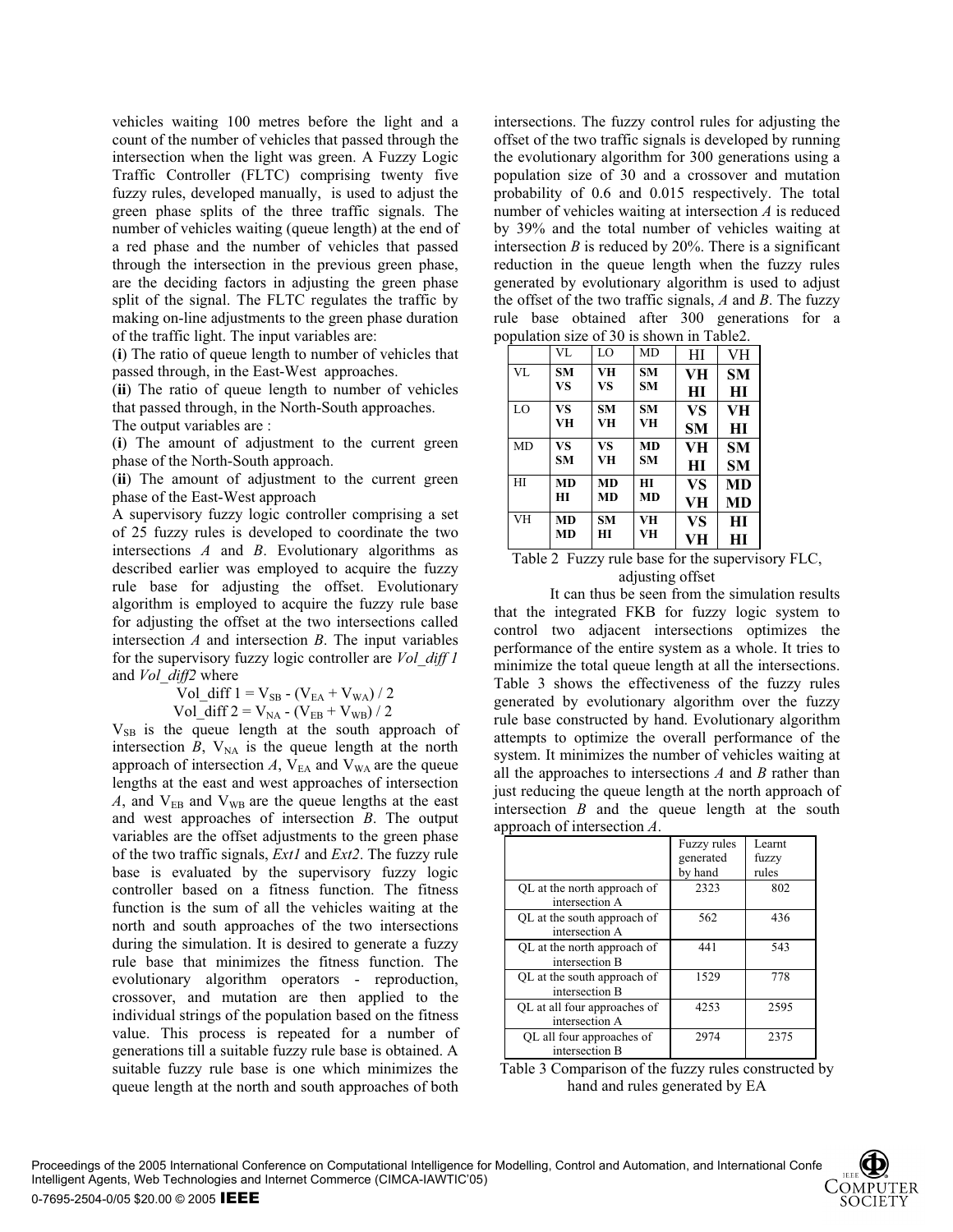When the fuzzy rules are generated by evolutionary algorithm, the queue length at the north approach of intersection  $A$  is reduced by 62%, the queue length at the south approach of intersection *A* is reduced by 22%, the queue length at the north approach of intersection *B* is increased by 18% and the queue length at the south approach of intersection *B* is reduced by 49%. The total number of vehicles waiting at intersection *A* is reduced by 39% and the total number of vehicles waiting at intersection *B* is reduced by 20%. There is a significant reduction in the queue length when the fuzzy rules generated are used to adjust the offset of the two traffic signals, *A* and *B*.

## **7. CONCLUSION**

A method is used to design and develop hierarchical fuzzy logic systems. Evolutionary algorithm is used as an adaptive learning method to design a hierarchical fuzzy logic system to predict the fluctuations of the 10 year Australian Treasury bond using Australian economic data. Hierarchical fuzzy logic systems is used to reduce the number of fuzzy rules in the system. Simulation results are promising and the resulting hierarchical fuzzy logic systems obtained are capable of making accurate predictions of the following quarter's interest rate. The research work performed in this paper is unique in the way the hierarchical fuzzy logic systems are developed. However, it should be noted that the learning of layers in hierarchical fuzzy logic systems may not be possible for all hierarchical fuzzy logic systems. Further research needs to be undertaken on the full input structure with all fourteen input variables, maximum number of layers possible in the hierarchy being fourteen. Research has recently been presented which has fully investigated the possible hierarchical structures for the control of the inverted pendulum [18]. However it was noted that in this case due to the dynamics of this system it may not be possible to learn the layers of hierarchical fuzzy system. Research work is under progress to investigate and develop a universal method using evolutionary algorithms that can overcome the current limitations. The application of this method to several industrial problems such as robotic control and collision avoidance of multi-robot systems is also currently under consideration.

The author acknowledges the initial work performed by Mark Kingham, Irshad Nianar and involvement of Russel J. Stonier in this research project.

## **8. REFERENCES**

[1] M. M. Anver, R. J. Stonier, "Evolutionary learning of a fuzzy edge detection algorithm based on multiple masks", Proceedings of the7th Asia-Pacific Complex Systems Conference - Complex 2004. Cairns, (pp. 183-195). Cairns, Australia.

[2] O. Cordón, F. Herrera, F. Hoffmann, L. Magdalena, "Genetic Fuzzy Systems: Evolutionary Tuning and Learning of Fuzzy Knowledge Bases", A*dvances in Fuzzy Systems: Applications and Theory,* World Scientific Publishing Vol. 19, 2001.

[3] E. Cox, "Adaptive fuzzy systems" *IEEE Spectrum*, 27-31, 1993.

[4] D. Goldberg, *Genetic Algorithms in Search, Optimisation and Machine Learning*. Reading, Massachusetts: Addison Wesley, USA, 1989.

[5] S. Goonatilake, J. A. Campbell, N. Ahmad, "Genetic-Fuzzy Systems for financial decision making. In *Advances in Fuzzy Logic, Neural Networks and Genetic Algorithms, IEEE/Nagoya-University World Wisepersons Workshop*. Lecture Notes in Artificial Intelligence, Springer, USA, 1995.

[6] S. Goonatilake, P. Treleaven, *Intelligent Systems for Finance and Business*, Wiley and Sons, USA, 1995.

[7] B. Kosko, *Neural networks and fuzzy systems, a dynamic system*. Englewood Cliff: Prentice-Hall. USA, 1992. [8] B. Kosko, S. Isaka, "Fuzzy Logic" *Scientific American*, 76-81. 1993.

[9] C. C. Lee, "Fuzzy Logic in Control Systems: Fuzzy Controllers - part I, part II." *IEEE Transactions on Systems, Man and Cybernetics*, 2092, 404-435, 1990.

[10] m. Mohammadian, R. J. Stonier, "Adaptive two layer control of a Mobile Robot Systems", IEEE International Conference on Evolutionary Computing, Perth, Australia, Vol.1. (pp. 204-209), 1995.

[11] m. Mohammadian, M. Kingham, "Hierarchical Fuzzy Logic for Financial Modelling and Prediction", Tenth Australian Joint Conference on Artificial Intelligence, Perth, Australia, 1997.

[12] M. Mohammadian, M. Kingham, B. Bignall, "Hierarchical Fuzzy Logic for Financial Modelling and Prediction", *Journal of Computational Intelligence in Finance,* UK, 1998.

[13] G. V. S. Raju, J. Zhou, "Adaptive Hierarchical Fuzzy Controller" *IEEE Transactions on Systems, Man & Cybernetics*. 23(4), 973-980, 1993.